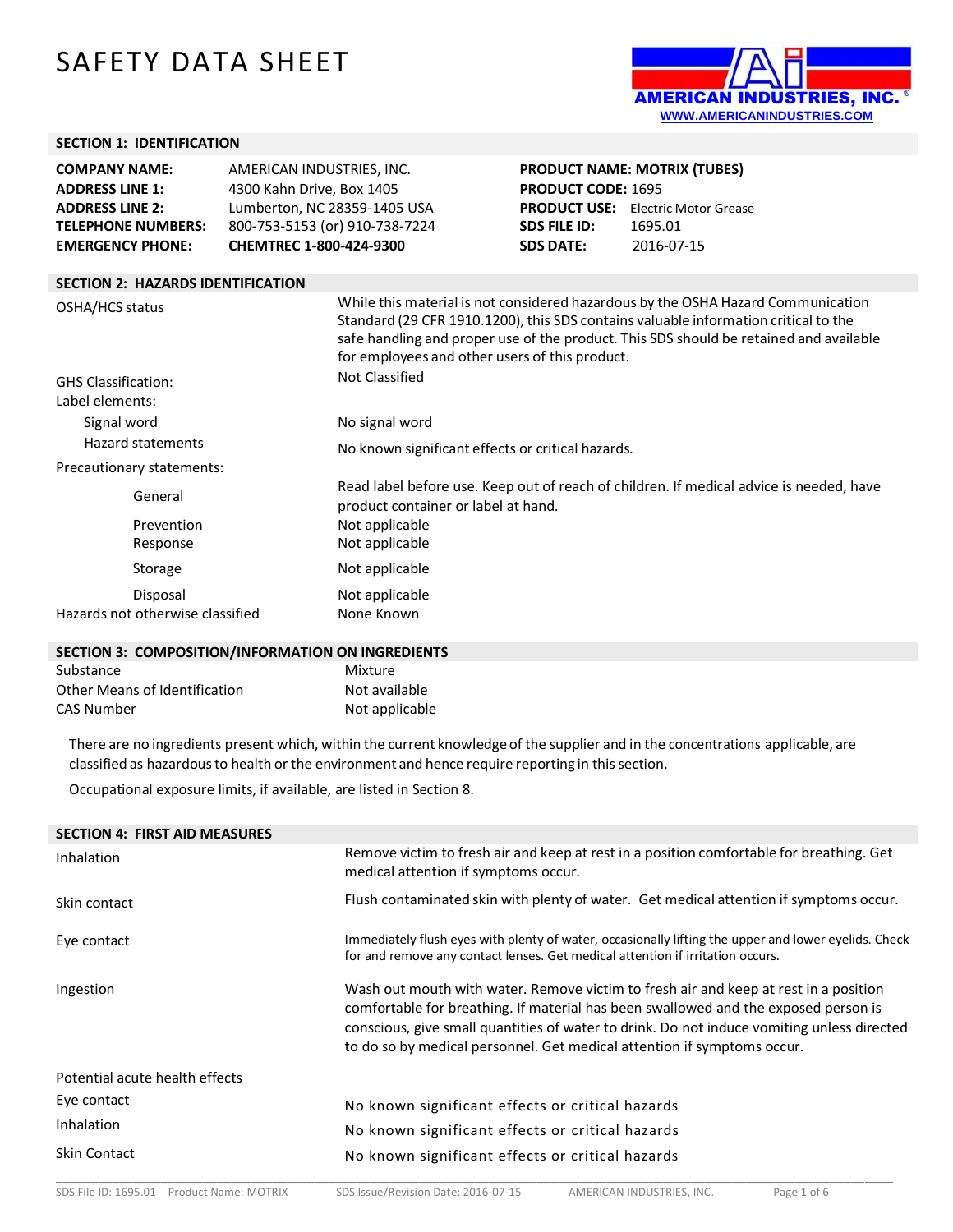| Ingestion                                                                            | No known significant effects or critical hazards                                                                             |  |
|--------------------------------------------------------------------------------------|------------------------------------------------------------------------------------------------------------------------------|--|
| Over-exposure signs/symptoms                                                         |                                                                                                                              |  |
| Eye Contact                                                                          | No known significant effects or critical hazards                                                                             |  |
| Inhalation                                                                           | No known significant effects or critical hazards                                                                             |  |
| <b>Skin Contact</b>                                                                  | No known significant effects or critical hazards                                                                             |  |
| Ingestion                                                                            | No known significant effects or critical hazards                                                                             |  |
| Indication of immediate medical attention and special treatment needed, if necessary |                                                                                                                              |  |
| Notes to physician                                                                   | Treat symptomatically. Contact poison treatment specialist immediately if large<br>quantities have been ingested or inhaled. |  |
| Specific treatments                                                                  | No specific treatment                                                                                                        |  |
| Protection of first-aiders                                                           | No action shall be taken involving any personal risk or without suitable training.                                           |  |
| See toxicological information (Section 11)                                           |                                                                                                                              |  |

| <b>SECTION 5: FIRE-FIGHTING MEASURES</b>           |                                                                                                                                                                        |
|----------------------------------------------------|------------------------------------------------------------------------------------------------------------------------------------------------------------------------|
| Suitable extinguishing media                       | Use dry chemical, $CO2$ , water spray (fog) or foam                                                                                                                    |
| Unsuitable extinguishing media                     | None known                                                                                                                                                             |
| Specific hazards arising from the chemical         | No specific fire or explosion hazard                                                                                                                                   |
| Hazardous thermal decomposition<br>products        | Decomposition products may include the following materials: carbon dioxide carbon,<br>monoxide, metal oxide/oxides                                                     |
| Special protective actions for fire-fighters       | No special measures are required.                                                                                                                                      |
| Special protective equipment for fire-<br>fighters | Fire-fighters should wear appropriate protective equipment and self-contained breathing<br>apparatus (SCBA) with a full face-piece operated in positive pressure mode. |

### **SECTION 6: ACCIDENTAL RELEASE MEASURES**

Personal precautions, protective equipment and emergency procedures

| For non-emergency personnel                           | No action shall be taken involving any personal risk or without suitable training. Keep<br>unnecessary and unprotected personnel from entering. Do not touch or walk through<br>spilled material. Provide adequate personal protective equipment.  |  |
|-------------------------------------------------------|----------------------------------------------------------------------------------------------------------------------------------------------------------------------------------------------------------------------------------------------------|--|
| For emergency responders                              | If specialized clothing is required to deal with the spillage, take note of any information<br>in Section 8 on suitable and unsuitable materials. See also the information in "For non-<br>emergency personnel".                                   |  |
| Environmental precautions                             | Avoid dispersal of spilled material and runoff and contact with soil, waterways, drains<br>and sewers. Inform the relevant authorities if the product has caused environmental<br>pollution (sewers, waterways, soil or air).                      |  |
| Methods and materials for containment and cleaning up |                                                                                                                                                                                                                                                    |  |
| Small spill                                           | Move containers from spill area. Vacuum or sweep up material and place in a<br>designated, labeled waste container. Dispose of via a licensed waste disposal contractor.                                                                           |  |
| Large spill                                           | Move containers from spill area. Prevent entry into sewers, water courses, basements or<br>confined areas. Vacuum or sweep up material and place in a designated, labeled waste<br>container. Dispose of via a licensed waste disposal contractor. |  |
|                                                       | Note: See Section 1 for emergency contact information and Section 13 for waste<br>disposal.                                                                                                                                                        |  |
|                                                       |                                                                                                                                                                                                                                                    |  |

| <b>SECTION 7: HANDLING AND STORAGE</b> |                                                                   |
|----------------------------------------|-------------------------------------------------------------------|
| Precautions for safe handling          |                                                                   |
| Protective measures                    | Put on appropriate personal protective equipment (see Section 8). |

\_\_\_\_\_\_\_\_\_\_\_\_\_\_\_\_\_\_\_\_\_\_\_\_\_\_\_\_\_\_\_\_\_\_\_\_\_\_\_\_\_\_\_\_\_\_\_\_\_\_\_\_\_\_\_\_\_\_\_\_\_\_\_\_\_\_\_\_\_\_\_\_\_\_\_\_\_\_\_\_\_\_\_\_\_\_\_\_\_\_\_\_\_\_\_\_\_\_\_\_\_\_\_\_\_\_\_\_\_\_\_\_\_\_\_\_\_\_\_\_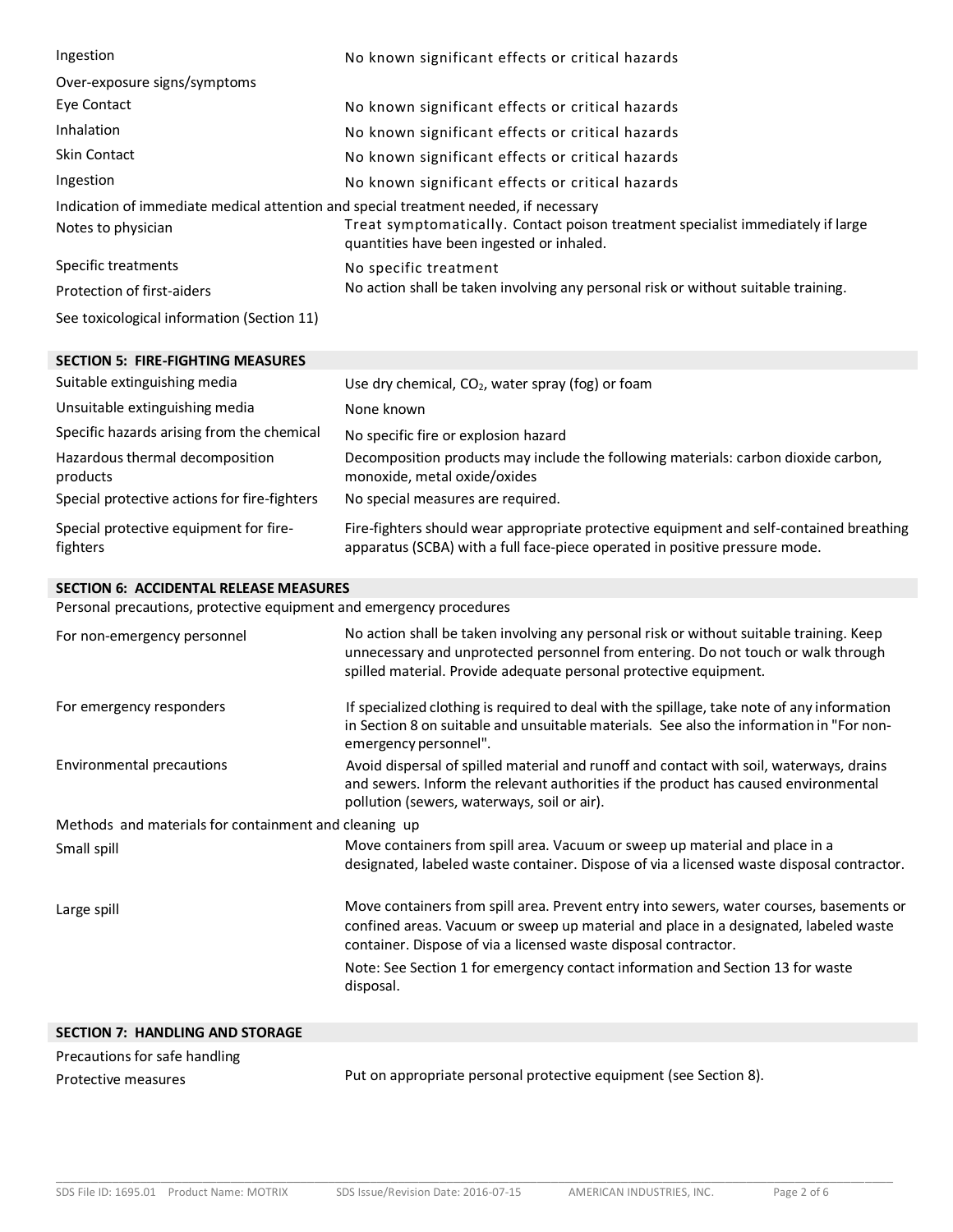| Advice on general occupational hygiene                          | Eating, drinking and smoking should be prohibited in areas where this material is handled,<br>stored and processed. Workers should wash hands and face before eating, drinking and<br>smoking. See also Section 8 for additional information on hygiene measures.                                                                                                                                                                      |
|-----------------------------------------------------------------|----------------------------------------------------------------------------------------------------------------------------------------------------------------------------------------------------------------------------------------------------------------------------------------------------------------------------------------------------------------------------------------------------------------------------------------|
| Conditions for safe storage, including any<br>incompatibilities | Store in accordance with local regulations. Store in original container protected from<br>direct sunlight in a dry, cool and well-ventilated area, away from incompatible<br>materials (see Section 10) and food and drink. Keep container tightly closed and<br>sealed until ready for use. Containers that have been opened must be carefully<br>resealed and kept upright to prevent leakage. Do not store in unlabeled containers. |

Use appropriate containment to avoid environmental contamination.

| SECTION 8: EXPOSURE CONTROLS/PERSONAL PROTECTION |                                                                                                                                                                                                                                                                                                                                                                                                 |  |  |
|--------------------------------------------------|-------------------------------------------------------------------------------------------------------------------------------------------------------------------------------------------------------------------------------------------------------------------------------------------------------------------------------------------------------------------------------------------------|--|--|
| Occupational exposure limits                     | None                                                                                                                                                                                                                                                                                                                                                                                            |  |  |
| Appropriate engineering controls                 | Good general ventilation should be sufficient to control worker exposure to<br>airborne contaminants.                                                                                                                                                                                                                                                                                           |  |  |
| Environmental exposure controls                  | Emissions from ventilation or work process equipment should be checked to ensure they<br>comply with the requirements of environmental protection legislation                                                                                                                                                                                                                                   |  |  |
| Hygiene measures                                 | Wash hands, forearms and face thoroughly after handling chemical products, before<br>eating, smoking and using the lavatory and at the end of the working period. Appropriate<br>techniques should be used to remove potentially contaminated clothing. Wash<br>contaminated clothing before reusing. Ensure that eyewash stations and safety showers<br>are close to the workstation location. |  |  |
| Eye/face protection                              | Safety eyewear complying with an approved standard should be used when a risk<br>assessment indicates this is necessary to avoid exposure to liquid splashes, mists, gases or<br>dusts. If contact is possible, the following protection should be worn, unless the assessment<br>indicates a higher degree of protection: safety glasses with side-shields.                                    |  |  |
| Hand protection                                  | Chemical-resistant, impervious gloves complying with an approved standard should be<br>worn at all times when handling chemical products if a risk assessment indicates this is<br>necessary.                                                                                                                                                                                                   |  |  |
| Body protection                                  | Personal protective equipment for the body should be selected based on the task being<br>performed and the risks involved and should be approved by a specialist before handling<br>this product.                                                                                                                                                                                               |  |  |
| Other skin protection                            | Appropriate footwear and any additional skin protection measures should be selected<br>based on the task being performed and the risks involved and should be approved by a<br>specialist before handling this product.                                                                                                                                                                         |  |  |
| Respiratory protection                           | Use a properly fitted, particulate filter respirator complying with an approved<br>standard if a risk assessment indicates this is necessary. Respirator selection must be<br>based on known or anticipated exposure levels, the hazards of the product and the<br>safe working limits of the selected respirator.                                                                              |  |  |

## **SECTION 9: PHYSICAL AND CHEMICAL PROPERTIES**

| Appearance                                      |                                                  |
|-------------------------------------------------|--------------------------------------------------|
| Physical state                                  | Semi-solid                                       |
| Color                                           | Agua Blue                                        |
| Odor                                            | Mild petroleum                                   |
| Odor Threshold                                  | Not available                                    |
| рH                                              | Not available                                    |
| Melting point                                   | Not available                                    |
| Boiling point                                   | Not available                                    |
| Flash point                                     | Closed cup: $245^{\circ}$ C (475 <sup>o</sup> F) |
| <b>Burning Time</b>                             | Not available                                    |
| <b>Burning rate</b>                             | Not available                                    |
| Evaporation rate                                | Not available                                    |
| Flammability (solid, gas)                       | Not available                                    |
| Lower and upper explosive (flammable)<br>limits | Not available                                    |

\_\_\_\_\_\_\_\_\_\_\_\_\_\_\_\_\_\_\_\_\_\_\_\_\_\_\_\_\_\_\_\_\_\_\_\_\_\_\_\_\_\_\_\_\_\_\_\_\_\_\_\_\_\_\_\_\_\_\_\_\_\_\_\_\_\_\_\_\_\_\_\_\_\_\_\_\_\_\_\_\_\_\_\_\_\_\_\_\_\_\_\_\_\_\_\_\_\_\_\_\_\_\_\_\_\_\_\_\_\_\_\_\_\_\_\_\_\_\_\_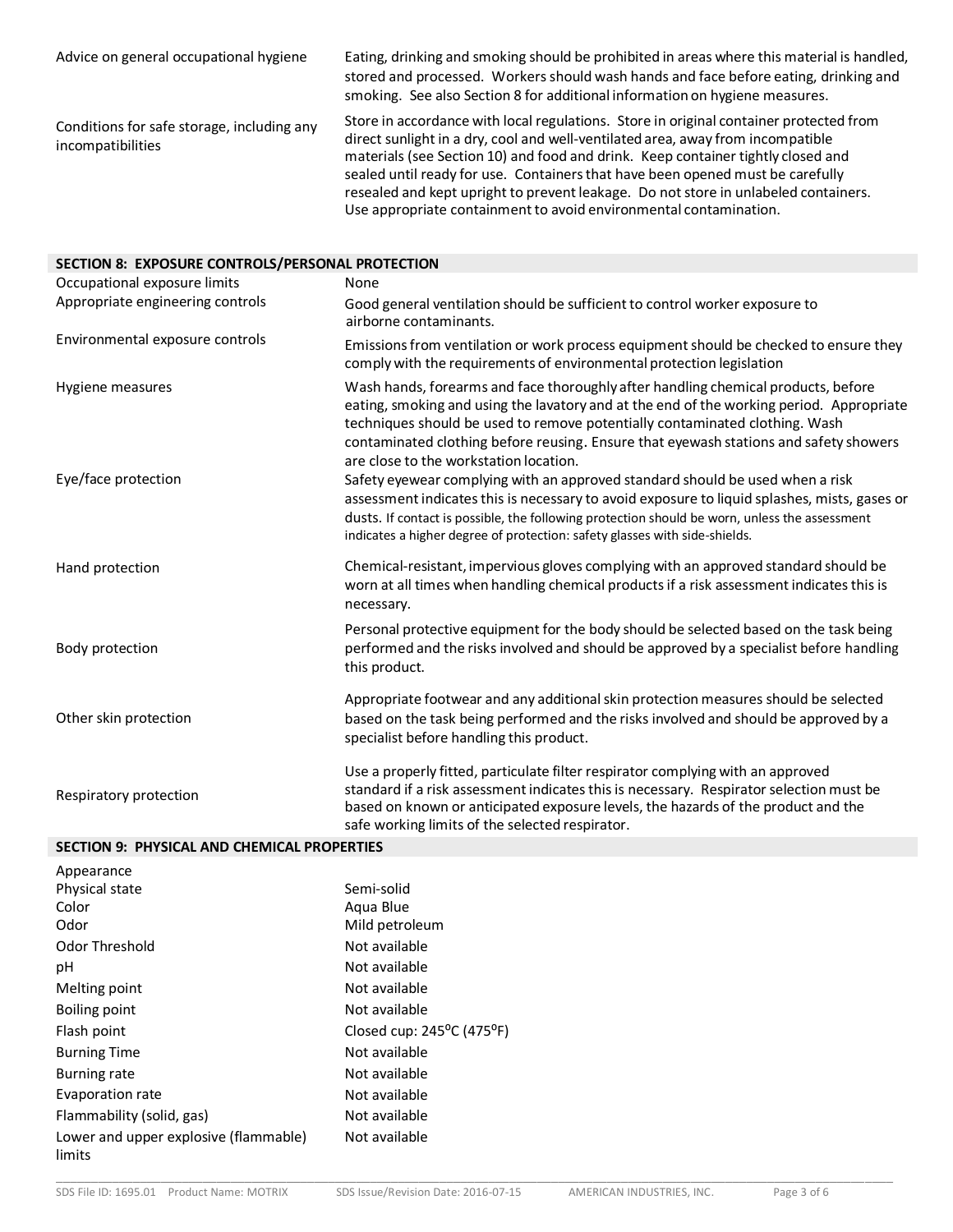| Vapor pressure                                                                           | Not available                                                                                           |                                                                                            |  |
|------------------------------------------------------------------------------------------|---------------------------------------------------------------------------------------------------------|--------------------------------------------------------------------------------------------|--|
| Vapor density                                                                            | Not available                                                                                           |                                                                                            |  |
| Relative density                                                                         | $0.9$ g/ml                                                                                              |                                                                                            |  |
| Solubility                                                                               | Insoluble in water                                                                                      |                                                                                            |  |
| Partition coefficient" n-octanol/water                                                   | Not available                                                                                           |                                                                                            |  |
| Auto-ignition temperature                                                                | Not available                                                                                           |                                                                                            |  |
| Decomposition temperature                                                                | Not available                                                                                           |                                                                                            |  |
| SADT                                                                                     | Not available                                                                                           |                                                                                            |  |
| Viscosity                                                                                | Kinematic (40°C (104°F)): 1.29 cm2/s (129 cSt)                                                          |                                                                                            |  |
| SECTION 10: STABILITY AND REACTIVITY                                                     |                                                                                                         |                                                                                            |  |
| Reactivity                                                                               |                                                                                                         | No specific test data related to reactivity available for this product or its ingredients. |  |
| Chemical stability                                                                       | The product is stable                                                                                   |                                                                                            |  |
| Possibility of hazardous reactions                                                       |                                                                                                         | Under normal conditions of storage and use, hazardous reactions will not occur.            |  |
| Conditions to avoid                                                                      | No specific data.                                                                                       |                                                                                            |  |
| Incompatible materials                                                                   | Reactive or incompatible with the following materials: oxidizing materials.                             |                                                                                            |  |
| Hazardous decomposition products                                                         | Under normal conditions of storage and use, hazardous decomposition products should<br>not be produced. |                                                                                            |  |
| <b>SECTION 11: TOXICOLOGICAL INFORMATION</b>                                             |                                                                                                         |                                                                                            |  |
| Acute toxicity                                                                           | There is no data available                                                                              |                                                                                            |  |
| Irritation/Corrosion<br>Sensitization                                                    | There is no data available<br>There is no data available                                                |                                                                                            |  |
| Mutagenicity<br>Carcinogenicity                                                          | There is no data available<br>There is no data available                                                |                                                                                            |  |
| Reproductive toxicity                                                                    | There is no data available                                                                              |                                                                                            |  |
| Teratogenicity                                                                           | There is no data available                                                                              |                                                                                            |  |
| Specific target organ toxicity (single<br>exposure)                                      | There is no data available                                                                              |                                                                                            |  |
| Specific target organ toxicity (repeated<br>exposure)                                    | There is no data available                                                                              |                                                                                            |  |
| Aspiration hazard                                                                        | There is no data available                                                                              |                                                                                            |  |
| Information on the likely routes of<br>exposure<br>Potential acute health effects        | Dermal contact. Eye contact. Ingestion.                                                                 |                                                                                            |  |
|                                                                                          | Eye contact                                                                                             | No known significant effects or critical hazards                                           |  |
|                                                                                          | Inhalation                                                                                              | No known significant effects or critical hazards                                           |  |
|                                                                                          | Skin contact                                                                                            | No known significant effects or critical hazards                                           |  |
|                                                                                          | Ingestion                                                                                               | No known significant effects or critical hazards                                           |  |
| Symptoms related to the physical, chemical and toxicological characteristics             |                                                                                                         |                                                                                            |  |
|                                                                                          | Eye contact                                                                                             | No known significant effects or critical hazards                                           |  |
|                                                                                          | Inhalation                                                                                              | No known significant effects or critical hazards                                           |  |
|                                                                                          | Skin contact                                                                                            | No known significant effects or critical hazards                                           |  |
| Delayed and immediate effects and also chronic effects from short and long term exposure | Ingestion                                                                                               | No known significant effects or critical hazards                                           |  |
|                                                                                          | Short term exposure potential<br>immediate effects                                                      | No known significant effects or critical hazards                                           |  |
|                                                                                          | Short term exposure potential<br>delayed effects                                                        | No known significant effects or critical hazards                                           |  |
|                                                                                          | Long term exposure potential<br>immediate effects                                                       | No known significant effects or critical hazards                                           |  |
|                                                                                          | Long term exposure potential<br>delayed effects                                                         | No known significant effects or critical hazards                                           |  |
| Potential chronic health effects                                                         |                                                                                                         |                                                                                            |  |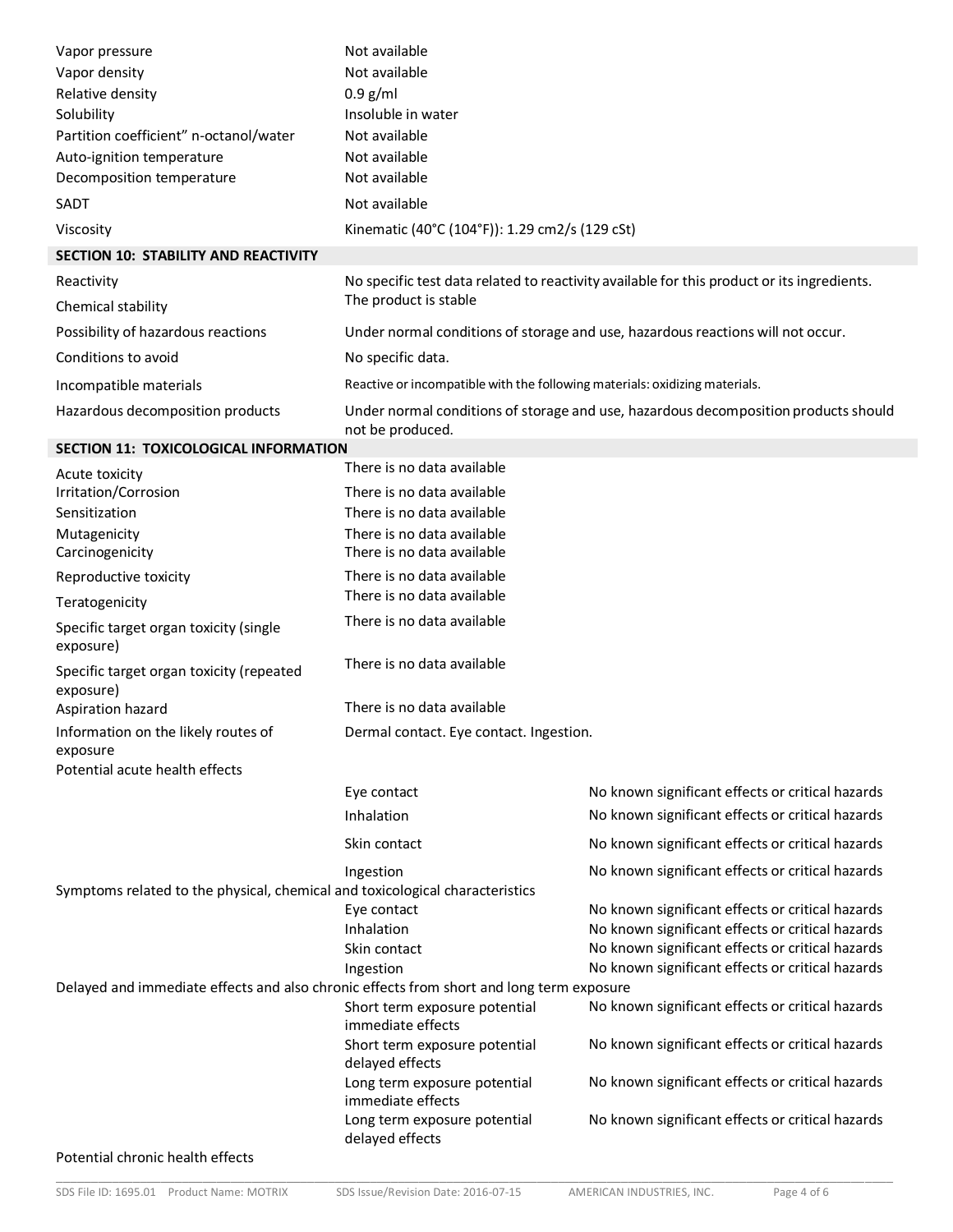|                                                                                                      | General                                   | No known significant effects or critical hazards                                                                                                                                                                                                                                                                                                                                                                                                                                                                                                                                                                                                                                                                                                                                                                                                                                                        |
|------------------------------------------------------------------------------------------------------|-------------------------------------------|---------------------------------------------------------------------------------------------------------------------------------------------------------------------------------------------------------------------------------------------------------------------------------------------------------------------------------------------------------------------------------------------------------------------------------------------------------------------------------------------------------------------------------------------------------------------------------------------------------------------------------------------------------------------------------------------------------------------------------------------------------------------------------------------------------------------------------------------------------------------------------------------------------|
|                                                                                                      | Carcinogenicity                           | No known significant effects or critical hazards                                                                                                                                                                                                                                                                                                                                                                                                                                                                                                                                                                                                                                                                                                                                                                                                                                                        |
|                                                                                                      | Mutagenicity                              | No known significant effects or critical hazards                                                                                                                                                                                                                                                                                                                                                                                                                                                                                                                                                                                                                                                                                                                                                                                                                                                        |
|                                                                                                      | Teratogenicity                            | No known significant effects or critical hazards                                                                                                                                                                                                                                                                                                                                                                                                                                                                                                                                                                                                                                                                                                                                                                                                                                                        |
|                                                                                                      | Developmental effects<br>Fertility effect | No known significant effects or critical hazards                                                                                                                                                                                                                                                                                                                                                                                                                                                                                                                                                                                                                                                                                                                                                                                                                                                        |
|                                                                                                      |                                           | No known significant effects or critical hazards<br>There is no data available                                                                                                                                                                                                                                                                                                                                                                                                                                                                                                                                                                                                                                                                                                                                                                                                                          |
| Numerical measures of toxicity-Acute toxicity estimates<br><b>SECTION 12: ECOLOGICAL INFORMATION</b> |                                           |                                                                                                                                                                                                                                                                                                                                                                                                                                                                                                                                                                                                                                                                                                                                                                                                                                                                                                         |
| Toxicity                                                                                             | There is no data available.               |                                                                                                                                                                                                                                                                                                                                                                                                                                                                                                                                                                                                                                                                                                                                                                                                                                                                                                         |
| Persistence and degradability                                                                        | There is no data available                |                                                                                                                                                                                                                                                                                                                                                                                                                                                                                                                                                                                                                                                                                                                                                                                                                                                                                                         |
| Bioaccumulative potential                                                                            | There is no data available                |                                                                                                                                                                                                                                                                                                                                                                                                                                                                                                                                                                                                                                                                                                                                                                                                                                                                                                         |
| Mobility in soil-Soil/water partition<br>coefficient (Koc)                                           | Not available                             |                                                                                                                                                                                                                                                                                                                                                                                                                                                                                                                                                                                                                                                                                                                                                                                                                                                                                                         |
| Other adverse effects                                                                                |                                           | No known significant effects or critical hazards.                                                                                                                                                                                                                                                                                                                                                                                                                                                                                                                                                                                                                                                                                                                                                                                                                                                       |
| <b>SECTION 13: DISPOSAL CONSIDERATIONS</b>                                                           |                                           |                                                                                                                                                                                                                                                                                                                                                                                                                                                                                                                                                                                                                                                                                                                                                                                                                                                                                                         |
| Disposal methods                                                                                     |                                           | The generation of waste should be avoided or minimized wherever possible. Disposal of<br>this product, solutions and any by-products should comply with the requirements of<br>environmental protection and waste disposal legislation and any regional local authority<br>requirements. Dispose of surplus and non-recyclable products via a licensed waste<br>disposal contractor. Waste should not be disposed of untreated to the sewer unless<br>fully compliant with the requirements of all authorities with jurisdiction. Waste<br>packaging should be recycled. Incineration or landfill should only be considered when<br>recycling is not feasible. This material and its container must be disposed of in a safe<br>way. Empty containers or liners may retain some product residues. Avoid dispersal of<br>spilled material and runoff and contact with soil, waterways, drains and sewers |
| <b>SECTION 14: TRANSPORT INFORMATION</b>                                                             |                                           |                                                                                                                                                                                                                                                                                                                                                                                                                                                                                                                                                                                                                                                                                                                                                                                                                                                                                                         |
| DOT                                                                                                  | Not regulated.                            |                                                                                                                                                                                                                                                                                                                                                                                                                                                                                                                                                                                                                                                                                                                                                                                                                                                                                                         |
| Environmental hazards                                                                                | No                                        |                                                                                                                                                                                                                                                                                                                                                                                                                                                                                                                                                                                                                                                                                                                                                                                                                                                                                                         |
| Special precautions for user                                                                         | of an accident or spillage                | Transport within user's premises: always transport in closed containers that are upright<br>and secure. Ensure that persons transporting the product know what to do in the event                                                                                                                                                                                                                                                                                                                                                                                                                                                                                                                                                                                                                                                                                                                       |
| Transport in bulk according to Annex II of<br>MARPOL 73/78 and the IBC Code                          | Not available                             |                                                                                                                                                                                                                                                                                                                                                                                                                                                                                                                                                                                                                                                                                                                                                                                                                                                                                                         |
| <b>SECTION 15: REGULATORY INFORMATION</b>                                                            |                                           |                                                                                                                                                                                                                                                                                                                                                                                                                                                                                                                                                                                                                                                                                                                                                                                                                                                                                                         |
| US Federal regulations                                                                               |                                           |                                                                                                                                                                                                                                                                                                                                                                                                                                                                                                                                                                                                                                                                                                                                                                                                                                                                                                         |
| TSCA 8(a) CDR Exempt/partial exemption                                                               | Not determined                            |                                                                                                                                                                                                                                                                                                                                                                                                                                                                                                                                                                                                                                                                                                                                                                                                                                                                                                         |
| United States inventory (TSCA 8b)                                                                    | Not determined                            |                                                                                                                                                                                                                                                                                                                                                                                                                                                                                                                                                                                                                                                                                                                                                                                                                                                                                                         |
| Clean Air Act Section 112 (b) Hazardous Air<br>Pollutants (HAPs)                                     | Not listed                                |                                                                                                                                                                                                                                                                                                                                                                                                                                                                                                                                                                                                                                                                                                                                                                                                                                                                                                         |
| Clean Air Act Section 602 Class I Substances                                                         | Not listed                                |                                                                                                                                                                                                                                                                                                                                                                                                                                                                                                                                                                                                                                                                                                                                                                                                                                                                                                         |
| Clean Air Act Section 602 Class II Substances                                                        | No listed                                 |                                                                                                                                                                                                                                                                                                                                                                                                                                                                                                                                                                                                                                                                                                                                                                                                                                                                                                         |
| DEA List I Chemicals (Precursor Chemicals)                                                           | Not listed                                |                                                                                                                                                                                                                                                                                                                                                                                                                                                                                                                                                                                                                                                                                                                                                                                                                                                                                                         |
| DEA : List II Chemicals (Essential Chemicals)                                                        | Not listed                                |                                                                                                                                                                                                                                                                                                                                                                                                                                                                                                                                                                                                                                                                                                                                                                                                                                                                                                         |
| Sara 302/304 Composition/information on                                                              | No products were found                    |                                                                                                                                                                                                                                                                                                                                                                                                                                                                                                                                                                                                                                                                                                                                                                                                                                                                                                         |
| ingredients<br>SARA 304 RQ                                                                           | Not applicable                            |                                                                                                                                                                                                                                                                                                                                                                                                                                                                                                                                                                                                                                                                                                                                                                                                                                                                                                         |
| SARA 311/312 Classification                                                                          | Not applicable                            |                                                                                                                                                                                                                                                                                                                                                                                                                                                                                                                                                                                                                                                                                                                                                                                                                                                                                                         |
| Composition/Information on ingredients                                                               | No products were found.                   |                                                                                                                                                                                                                                                                                                                                                                                                                                                                                                                                                                                                                                                                                                                                                                                                                                                                                                         |
| <b>State Regulations</b>                                                                             |                                           |                                                                                                                                                                                                                                                                                                                                                                                                                                                                                                                                                                                                                                                                                                                                                                                                                                                                                                         |
| Massachusetts                                                                                        |                                           | The following components are listed: Limestone                                                                                                                                                                                                                                                                                                                                                                                                                                                                                                                                                                                                                                                                                                                                                                                                                                                          |
| New York                                                                                             |                                           | None of the components are listed                                                                                                                                                                                                                                                                                                                                                                                                                                                                                                                                                                                                                                                                                                                                                                                                                                                                       |
| New Jersey                                                                                           |                                           | The following components are listed: Limestone                                                                                                                                                                                                                                                                                                                                                                                                                                                                                                                                                                                                                                                                                                                                                                                                                                                          |
|                                                                                                      |                                           |                                                                                                                                                                                                                                                                                                                                                                                                                                                                                                                                                                                                                                                                                                                                                                                                                                                                                                         |